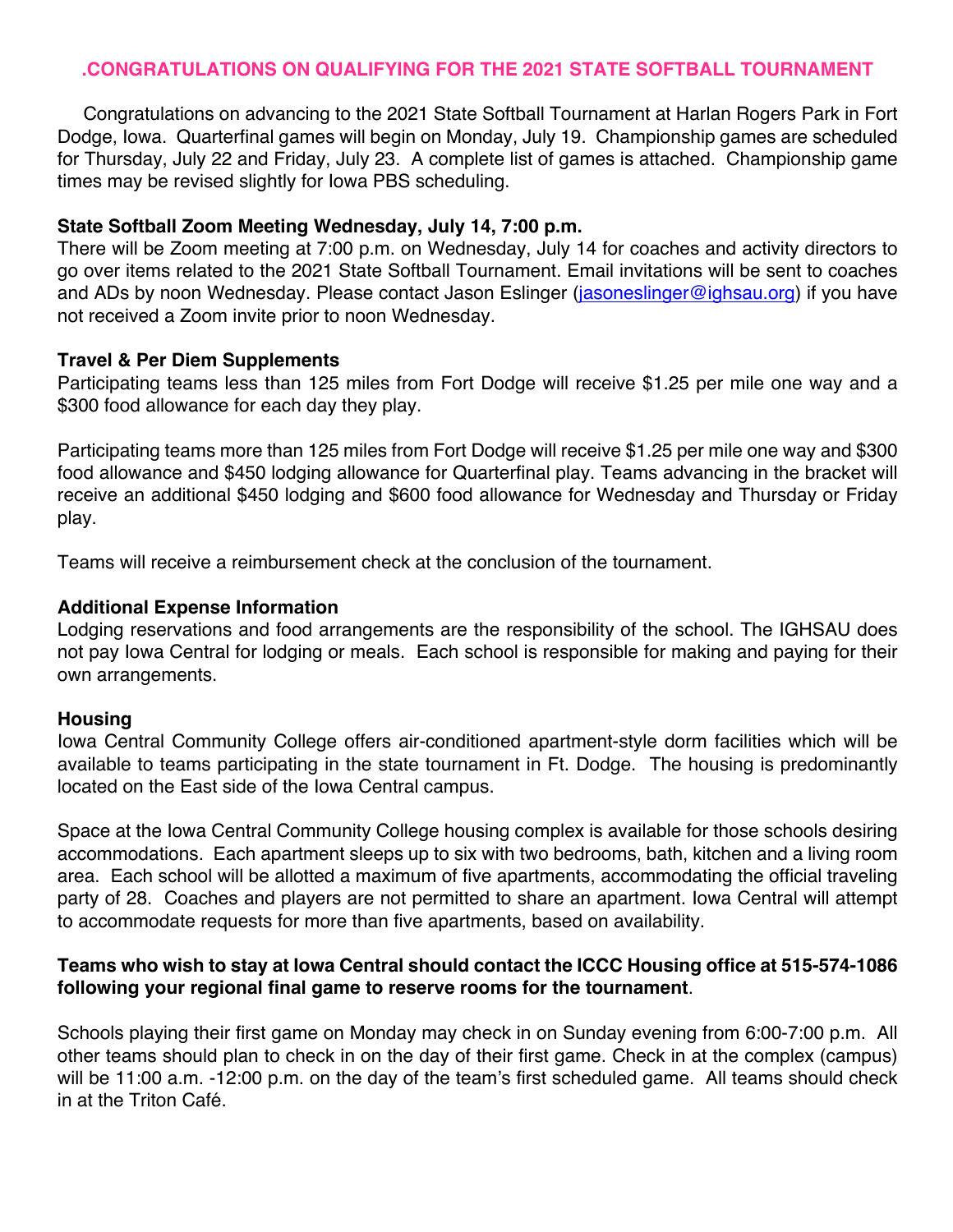All schools must check out on Friday, as no Friday night stay is available. Each team should prepare the attached roster form, listing team members by room for check in.

"Credit card" type room keys will be provided during check-in.

# **Teams Under 125 miles from Fort Dodge**

No housing per diem is provided for schools under 125 miles.

Teams may request to be placed on a "waiting list" should apartments remain available after all teams exceeding the 125-mile distance have been accommodated. It is possible enough space at the ICCC housing complex will remain for additional teams to stay. Extra apartments will be assigned to school based on their distance to Fort Dodge. Teams further away will have first priority. Schools under 125 miles receiving apartments are responsible for housing costs, at \$50 per room, per night.

## **Housing Reminders**

All teams using ICCC facilities are obligated to observe housing and food service regulations. Teams are provided a packet of information from Iowa Central at check in so please review and share with your team and coaches. Coaches must include a review of acceptable behavior standards with their teams. Each school is responsible for properly chaperoning and controlling activities of all team members. Only the official travel party is permitted in the housing complex. Campus security will be in the dormitory area. Activity after evening games should be done only as a group, as individuals will be questioned by police (security) upon late arrival or departure at the complex.

Linens, pillows, towels and blankets are not provided. Each team should bring their own linens, pillows, towels and blankets. Coin washers and dryers are available at the complex for use by participating teams. Washers and dryers are located in buildings 4, 7, 9B and 15. Rooms must be clean of all garbage upon checking out. There will be a \$100 fee per room for damage or cleaning. (Fine(s) will be assessed for any damage or unnecessary cleaning.)

## **Meals**

Meal service will begin with Monday morning breakfast. When your school arrives for its first meal, you must provide a copy of the Dining Roster. Meals are served at the Triton Café', located in the same area in which you check in when you arrive. The following meal schedule will be in place beginning with the Monday morning meal. Breakfast service Friday will be the final meal provided at the complex.

Breakfast—7:00 a.m.—9:00 a.m. Lunch—11:00 a.m.—1:00 p.m. Dinner—4:00 p.m.—6:00 p.m.

## **Meals for Teams Staying in the Residence Hall**

Teams staying at ICCC must dine as a group. IMPORTANT—A coach must accompany the team to all meals. Service will be denied those teams attempting to dine without a coach accompanying them.

## **Meals only, no lodging, for teams**

2021 IGHSAU State Softball Qualifiers Information Schools must call Monica (515-574-1376) between 9:00 a.m. and 11:00 a.m. on the day meal service is desired. Leave a message on the voice mail at this number indicating your desire to use meal service, and the number who will be at the meal. IMPORTANT—A coach must accompany the team to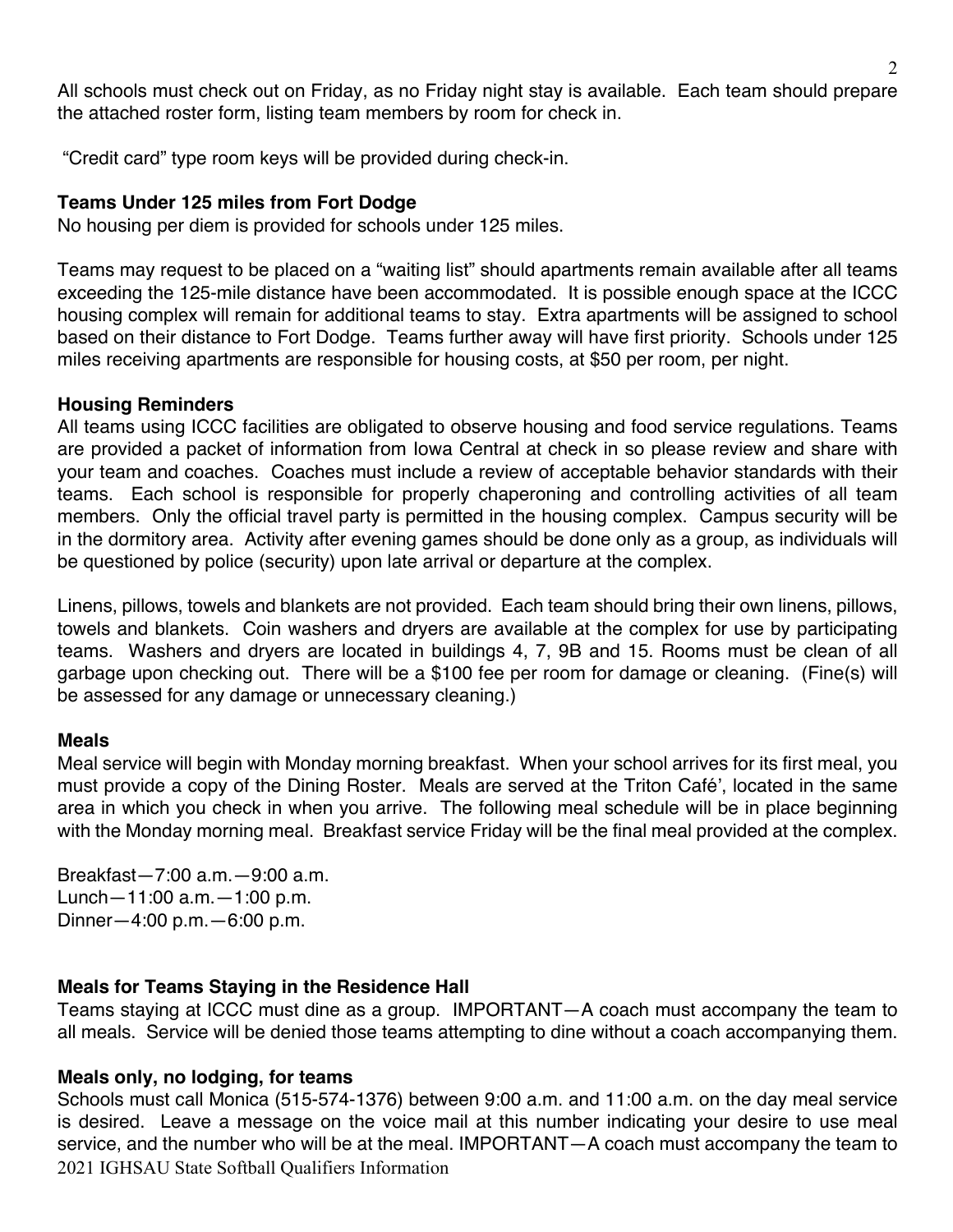all meals. Service will be denied those teams attempting to dine without a coach accompanying them. It is mandatory that teams dine as a group.

Meal expenses are as follows: Breakfast--\$5.64/person Lunch--\$8.42/person Dinner--\$8.42/person

NOTE: Shoes are required at all times in the dining room area. No food may be taken out of the dining room.

## **Roster Forms**

The Check-In roster must be given to ICCC personnel at check-in time. The Dining roster must be given to ICCC personnel at your team's first meal.

The Pass Gate roster can be filled out by on your Varsity Bound page (the green tab at the top of your Varsity Bound schedule page). When you fill out the roster, save it as a PDF and email it to Heidi Reed at heidireed@ighsau.org. In addition to emailing the roster, please print out a copy to present to the pass gate attendant at Harlan Rogers Park upon your arrival for each game you play. The pass gate is located on the North side of the complex, just to the West (under the scoreboard) of the main entrance.

You may change the names on the roster form each day. The limit of 28 on the roster form may include as many players as you wish, but the limit is 28 for all players, coaches, trainers, managers, etc. Additional players not listed on the roster may NOT sit in the dugout, even if they pay admission to attend.

## **Practice Fields**

The diamonds located immediately north of the game fields at Harlan Rogers Park are available and may be utilized for practice or pre-game warm-up. The teams scheduled for the next games have priority on practice field space. There is no infield allowed on the game diamonds. Grounders may be taken in the area between the dugouts and the foul line if time permits on the playing field. No team is allowed on the baseball field for any reason.

There are practice diamonds available at Fort Dodge High School and at Fort Dodge St Edmond. Contact those schools to make arrangements. Please unload your team and equipment at the practice field area and move the bus or team vans to the designated parking areas. Parking for team vehicles is by the practice diamonds north of the complex.

# **Lineup Cards**

Please present lineup cards with the first and last names of all players. Even though NFHS rules only require first initial, having complete names for the players on the lineup card is extremely helpful for our press box personnel, media and announcers to have all the information ready for the start of each game.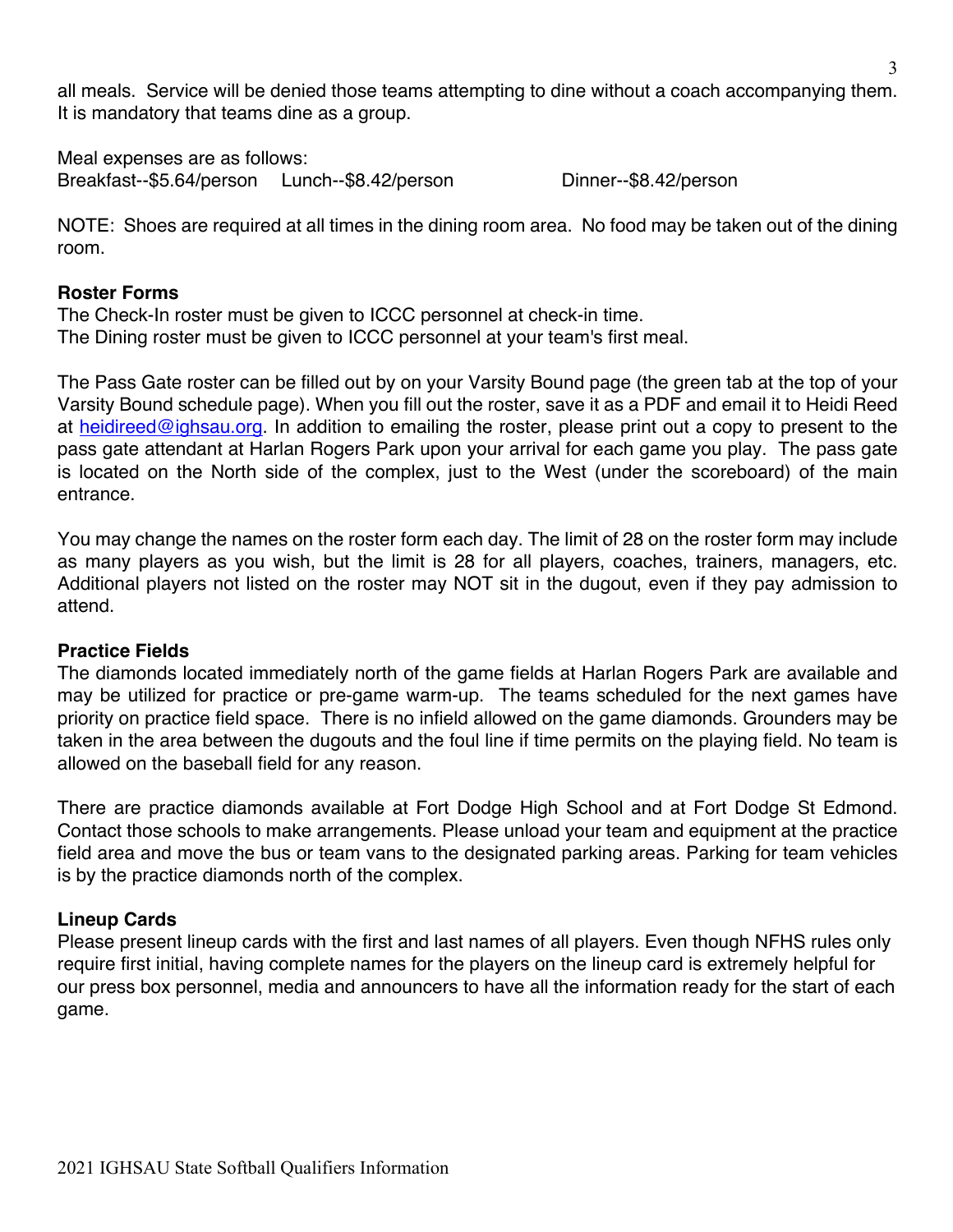## **Identification of Fields**

Kruger Seeds Field on the pairing sheet is the west field, with Field 2 located just east of Kruger Seeds Field. Veteran's and Dodger diamonds are located just East of the parking area. Harlan Rogers Complex is three miles north of Fort Dodge on Highway 413, directly across from the airport.

## **Delays**

In case of a weather delays or cancellations, the IGHSAU will contact radio stations in the general area of Fort Dodge. We will also post the latest information on our website and release changes via social media.

Coaches: please provide a cell phone number on your roster form so you can be reached at all times. In the event of a weather rescheduling, we also ask that each school notify their fans and parents as soon as possible. If we have a postponement, the IGHSAU reserves the right to move games to earlier start times or cancel consolation rounds.

# **IGHSAU & Iowa PBS To Stream State Softball Games**

All quarterfinal and semifinal games will be streamed for free on the IGHSAU Digital Network. The link to the stream is available on the IGHSAU web site.

Thursday and Friday's Championship games will be televised and live streamed on Iowa PBS (www.iowapbs.org). The championship schedule can be found at (http://www.ighsau.org). **Coaches in the championship game will be wearing a live mic.** 

# **Streaming Consolation Games**

Consolation games, including the third-place contests, will not be streamed by the IGHSAU Digital Network. Schools or media that wish to video stream these games may do so for a \$400 rights fee, the same fee as a regional game. Applications to broadcast can be submitted to Jason Eslinger at jasoneslinger@ighsau.org.

# **Travel Party**

Each team's travel party is 28 members. You may have any number of players in uniform on the respective team bench as long as you do not exceed the 28 in your traveling party. Include only those people who have a softball or school-related function on your travel party. Players, coaches, administrators, managers, scorekeepers, statisticians, bat/ball kids, etc. may be included. **Parents and/or spouses and children of coaches should NOT be listed on the travel party unless they perform a specific duty for the team.**

## **Admission**

Tickets will be sold through the Varsity Bound app for \$10 (plus processing fee).

To purchase tickets …

1. Go to ticket link (https://ia.varsitybound.com/sports/softball/2020-21/tickets )

- 2. Login or create a Varsity Bound account
- 3. Select tickets, checkout (enter credit card info), and click Complete Payment

4. You'll then be sent a message with your tickets QR code, as well as a link to access your tickets in the Varsity Bound app. Any version of the QR code will work at the gate, App/mobile, screenshot, email, print, etc)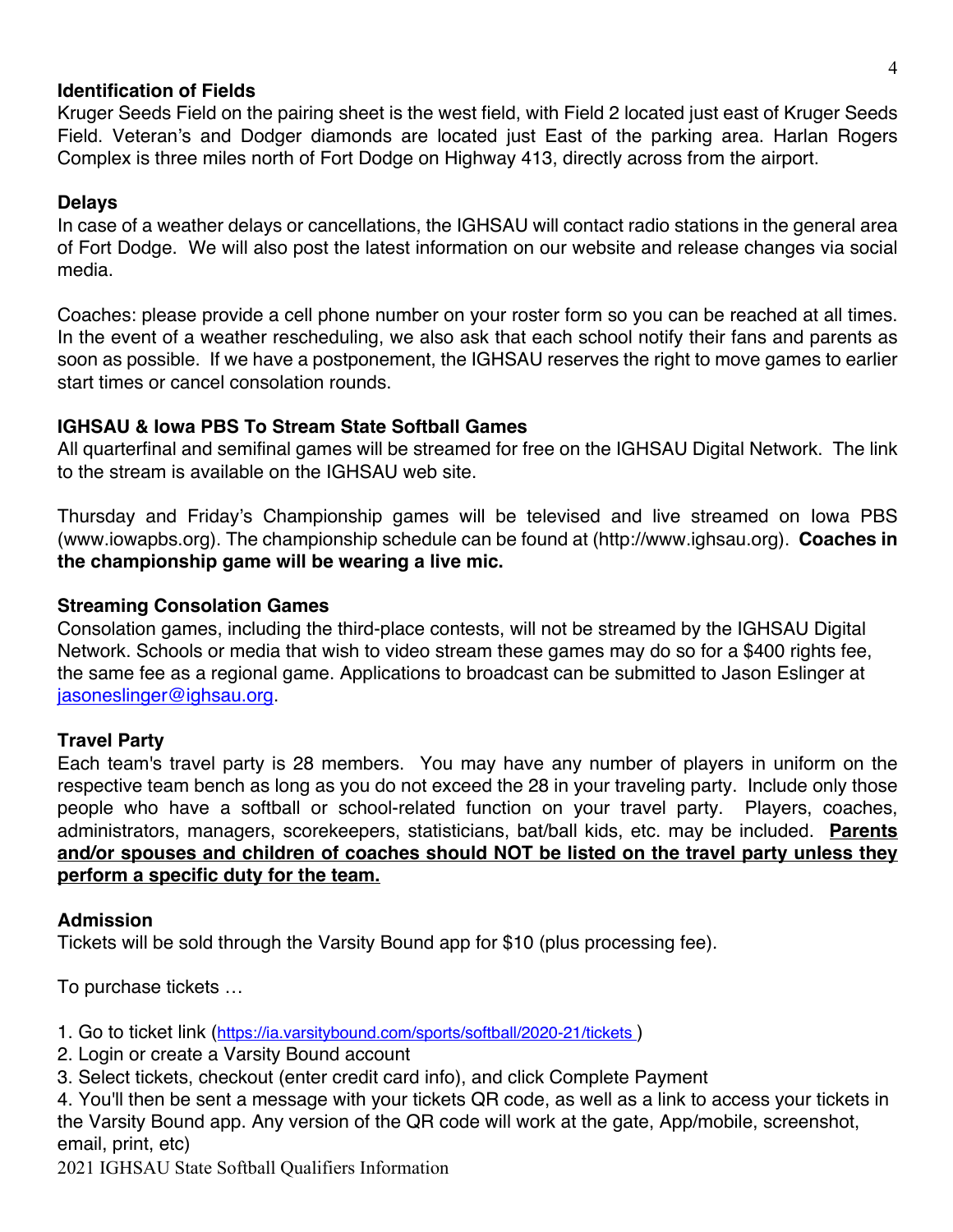#### **Parking**

Parking will be North of the complex at a cost of \$10 per car. **Parking can also be purchased in advance with your Varsity Bound app.**

#### **Sports Medicine Coverage**

Athletic trainers will provide coverage throughout the week. The trainers are located in an airconditioned tent next to the restrooms at the softball complex. Please review the enclosed letter regarding the athletic trainers.

#### **Awards**

Trophies will be presented to the Champion and Runner-Up finishers in each class on the diamond immediately following each Championship game. Championship t-shirts will be presented to the winning teams. Participant medallions and trophies will be presented to all teams on the diamond upon completion of their final game.

Each player will receive an Iowa Farm Bureau autograph softball. The softballs will be presented to each coach prior to the first game of the tournament. Each team is provided 18 medallions, and 20 Autograph softballs. Additional awards may be purchased by the school and ordered by the athletic director with the attached form. Please contact Monte Wilson at the state office to order additional awards. He can be reached at 515-401-1837 or by email at monte@ighsau.org.

Schools will be billed for extra awards or softballs ordered.

## **All-Tournament Ballots**

All tournament ballots will be given to coaches at the pre-game meeting at the practice field with Mike Stanley or Craig Snider before the first contest. Please remember to send your votes for the alltournament team to Jason Eslinger.

Hall of Fame Hall of Fame inductees will be announced prior to

#### **Sportsmanship**

Sportsmanship will be a point of emphasis for our fans and spectators at Ft. Dodge. Please share the Softball Sportsmanship information with your parents and fans.

Please contact Jason Eslinger at (515) 401-1836 or via email (jasoneslinger@ighsau.org) if you have any further questions.

Congratulations again and best of luck next week.

Jason Eslinger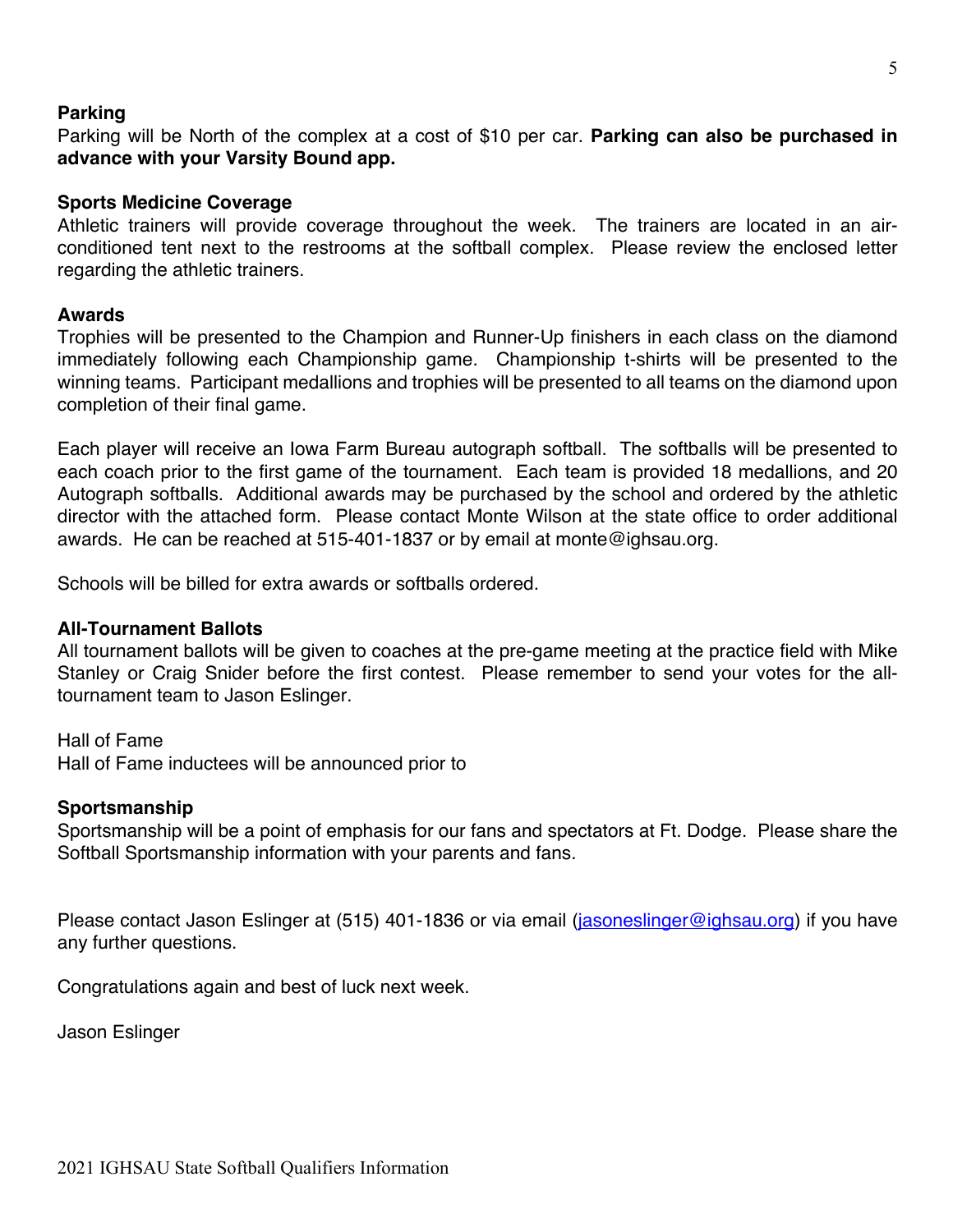# 2021 SOFTBALL HOUSING CHECK-IN ROSTER

| <b>Arrival Date</b><br><u> 1989 - Andrea Barbara, poeta esperanto-</u> | Departure Date_________________ |
|------------------------------------------------------------------------|---------------------------------|
| Room 1                                                                 | Room 2                          |
|                                                                        |                                 |
|                                                                        |                                 |
|                                                                        |                                 |
| Room 3                                                                 | Room 4                          |
|                                                                        |                                 |
|                                                                        |                                 |
|                                                                        |                                 |
| Room 5                                                                 | Room 6                          |
|                                                                        |                                 |
|                                                                        |                                 |
| <b>Head Coach</b>                                                      |                                 |
|                                                                        |                                 |
|                                                                        |                                 |
|                                                                        |                                 |